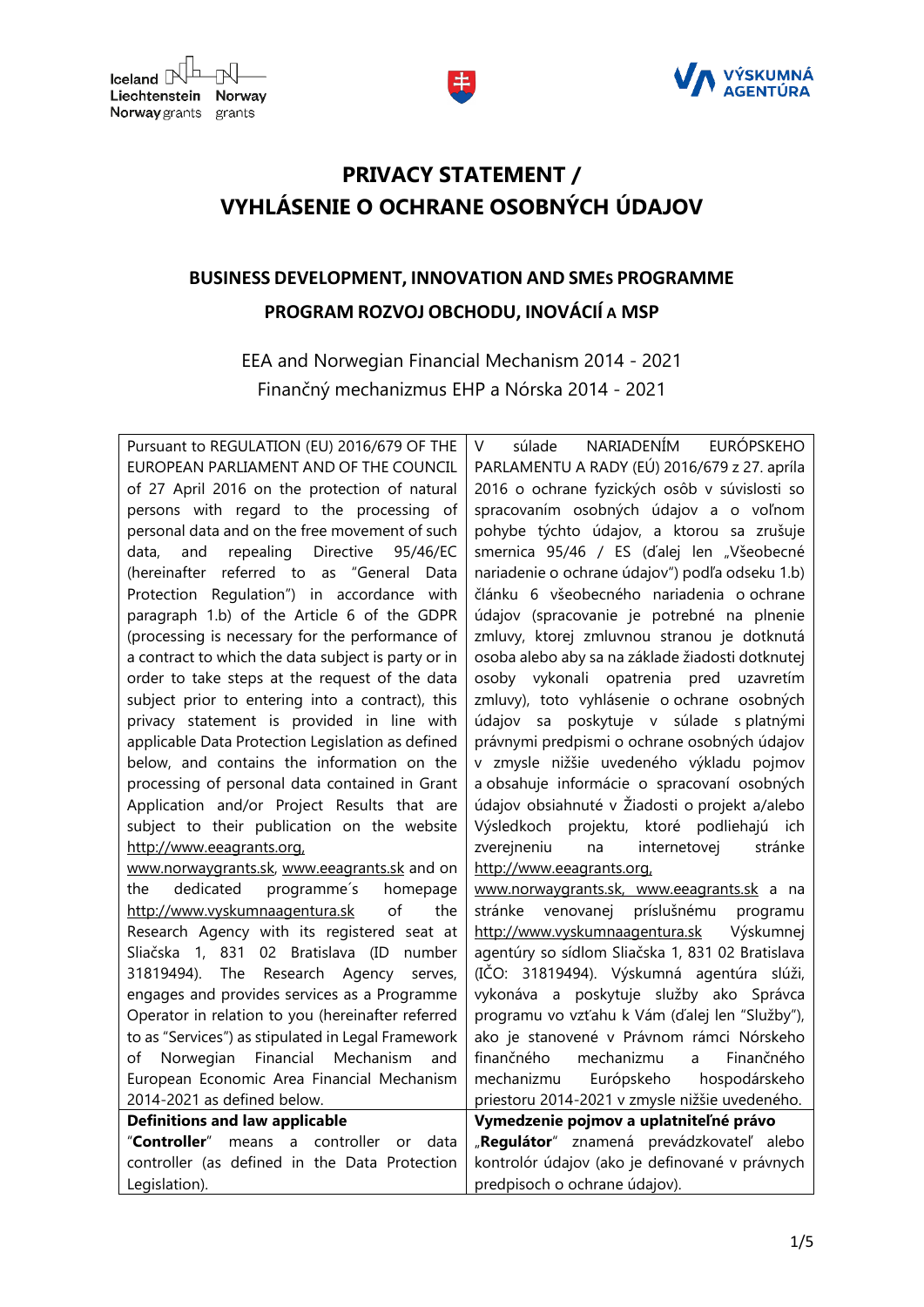



| "Data Protection Legislation" means the<br>following legislation to the extent applicable<br>from time to time:<br>national laws implementing the<br>(a)<br>Data<br>Protection Directive (95/46/EC) and the Directive<br>on Privacy and Electronic Communications<br>(2002/58/EC);<br>(b) the General Data Protection Regulation<br>(2016/679); and<br>(c) any other similar or relevant national privacy<br>law (for example the Copyright Act, Commercial<br>Code and the Law on Personal Data Protection<br>$(18/2018)$ .                                                                                                                                                                                                                                                                                                                                                                                                                                                                                                                                                                                                                                                                                             | ochranu<br>"Právne<br>predpisy<br>údajov"<br>na<br>znamenajú tieto právne predpisy v rozsahu, ktorý<br>sa podľa potreby uplatňuje:<br>a) vnútroštátne právne predpisy, ktorými sa<br>vykonáva smernica o ochrane údajov (95/46 / ES)<br>smernica o súkromí a elektronických<br>a<br>komunikáciách (2002/58/ES);<br>b) všeobecné nariadenie o ochrane údajov<br>$(2016/679)$ ; a<br>c) akékoľvek iné podobné alebo relevantné<br>vnútroštátne<br>právo na ochranu<br>súkromia<br>(napríklad Autorský zákon, Obchodný zákonník a<br>Zákon č. 18/2018 Z. z. o ochrane osobných<br>údajov).                                                                                                                                                                                                                                                                                                                                                                                                                                                                                                                                                                                          |
|--------------------------------------------------------------------------------------------------------------------------------------------------------------------------------------------------------------------------------------------------------------------------------------------------------------------------------------------------------------------------------------------------------------------------------------------------------------------------------------------------------------------------------------------------------------------------------------------------------------------------------------------------------------------------------------------------------------------------------------------------------------------------------------------------------------------------------------------------------------------------------------------------------------------------------------------------------------------------------------------------------------------------------------------------------------------------------------------------------------------------------------------------------------------------------------------------------------------------|----------------------------------------------------------------------------------------------------------------------------------------------------------------------------------------------------------------------------------------------------------------------------------------------------------------------------------------------------------------------------------------------------------------------------------------------------------------------------------------------------------------------------------------------------------------------------------------------------------------------------------------------------------------------------------------------------------------------------------------------------------------------------------------------------------------------------------------------------------------------------------------------------------------------------------------------------------------------------------------------------------------------------------------------------------------------------------------------------------------------------------------------------------------------------------|
| "Legal Framework of Norwegian Financial<br>Mechanism and European Economic Area<br>(EEA) Financial Mechanism 2014-2021" means<br>Regulation on the implementation of the<br>Norwegian Financial Mechanism 2014-2021 and<br>its Annexes (included but not limited to Annex N.<br>3) in conjunction with the Agreement between<br>the Kingdom of Norway and the European Union<br>on the Norwegian Financial Mechanism 2014-<br>2021, the Memorandum of Understanding on<br>the Implementation of the Norwegian Financial<br>mechanism 2014-2021, the program agreements<br>and any guidelines adopted by Norwegian<br>Ministry of Foreign Affairs after consultation with<br>Beneficiary States and Regulation on the<br>implementation of the EEA Financial Mechanism<br>2014-2021 and its Annexes (included but not<br>limited to Annex N. 3) in conjunction with the<br>Protocol 38c to the EEA Agreement on the EEA<br>Mechanism<br>Financial<br>2014-2021,<br>the<br>of Understanding on<br>Memorandum<br>the<br>Implementation of the EEA Financial mechanism<br>2014-2021, the program agreements and any<br>guidelines adopted by Financial Mechanism<br>Committee after consultation with Beneficiary<br>States. | finančného<br>"Právny<br>rámec<br>Nórskeho<br>mechanizmu<br>Finančného<br>$\mathbf{a}$<br>mechanizmu<br>Európskeho hospodárskeho priestoru (EHP)<br>2014-2021"<br>znamená<br>Nariadenie<br>O<br>Nórskeho<br>implementácii<br>finančného<br>mechanizmu spolu s prílohami (najmä príloha č.<br>3) v spojení s Dohodou medzi Nórskym<br>kráľovstvom a Európskou úniou o Nórskom<br>finančnom mechanizme na roky 2014 - 2121,<br>Memorandom o porozumení o implementácii<br>Nórskeho finančného mechanizmu 2014 - 2121,<br>dohodami<br>programovými<br>a akýmikoľvek<br>usmerneniami prijatými nórskym ministerstvom<br>zahraničných<br>vecí<br>konzultácii<br>po<br>S<br>prijímateľskými<br>štátmi<br>a Nariadenie<br>o implementácii Finančného mechanizmu EHP<br>2014-2021 spolu s prílohami (najmä príloha č. 3)<br>v spojení s protokolom 38c k Dohode o EHP o<br>finančnom mechanizme EHP na roky 2014 -<br>2021,<br>Memorandom<br>porozumení<br>$\mathsf{o}$<br>implementácii Finančného mechanizmu EHP na<br>roky 2014 - 2011, programovými dohodami a<br>akýmikoľvek usmerneniami prijatými Výborom<br>pre finančný mechanizmus po konzultácii s<br>prijímateľskými štátmi. |
| "Personal Data" means any personal data (as<br>defined in the Data Protection Legislation)<br>processed as part of or in relation to the Services.                                                                                                                                                                                                                                                                                                                                                                                                                                                                                                                                                                                                                                                                                                                                                                                                                                                                                                                                                                                                                                                                       | "Osobné údaje" znamenajú akékoľvek osobné<br>údaje (ako sú definované v zákone o ochrane<br>údajov) spracované ako súčasť Služieb alebo v<br>súvislosti s nimi.                                                                                                                                                                                                                                                                                                                                                                                                                                                                                                                                                                                                                                                                                                                                                                                                                                                                                                                                                                                                                  |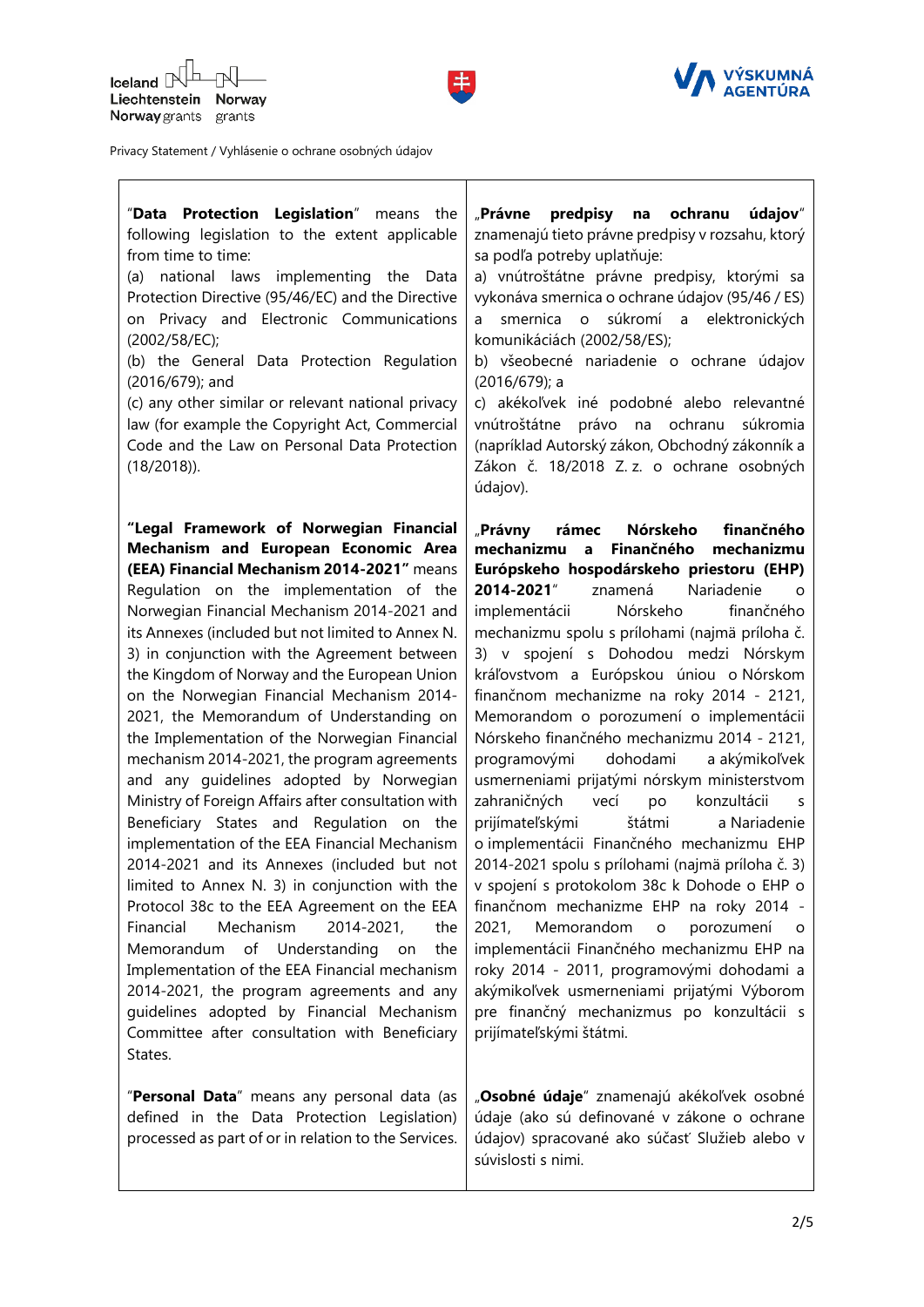



| "Processor" means a data<br>processor<br>or<br>processor (as defined in the Data Protection<br>Legislation).<br>"Recipient" means a natural or legal person,<br>public authority, agency or another body, to<br>which the personal data are disclosed (as further<br>defined in the Data Protection Legislation).<br>"Project Application" as defined by Norwegian<br>Financial Mechanism 2014-2021 and Legal<br>Framework of the European Economic Area<br>Financial Mechanism 2014-2021.<br>"Project Results" as defined in Results Guideline | "Sprostredkovateľ" znamená sprostredkovateľ<br>údajov alebo sprostredkovateľ (ako je ďalej<br>definované v právnych predpisoch o ochrane<br>údajov).<br>"Prijemca" znamená fyzickú alebo právnickú<br>osobu, verejný orgán, agentúru alebo iný orgán,<br>ktorému sú osobné údaje poskytnuté (ako je<br>ďalej definované v právnych predpisoch o<br>ochrane údajov).<br>" <b>Žiadosť o projekt</b> " ako je definovaná v zmysle<br>Nórskeho finančného mechanizmu 2014-2021 a<br>Finančného<br>Právneho<br>rámca<br>mechanizmu<br>Európskeho hospodárskeho priestoru 2014-<br>2021.<br>"Výsledky projektu", ako sú definované v |
|-------------------------------------------------------------------------------------------------------------------------------------------------------------------------------------------------------------------------------------------------------------------------------------------------------------------------------------------------------------------------------------------------------------------------------------------------------------------------------------------------------------------------------------------------|--------------------------------------------------------------------------------------------------------------------------------------------------------------------------------------------------------------------------------------------------------------------------------------------------------------------------------------------------------------------------------------------------------------------------------------------------------------------------------------------------------------------------------------------------------------------------------------------------------------------------------|
|                                                                                                                                                                                                                                                                                                                                                                                                                                                                                                                                                 |                                                                                                                                                                                                                                                                                                                                                                                                                                                                                                                                                                                                                                |
| on Norwegian Financial Mechanism 2014-2021                                                                                                                                                                                                                                                                                                                                                                                                                                                                                                      | Usmernení o výsledkoch Nórskeho finančného                                                                                                                                                                                                                                                                                                                                                                                                                                                                                                                                                                                     |
| and on the EEA Financial Mechanism 2014-2021.                                                                                                                                                                                                                                                                                                                                                                                                                                                                                                   | mechanizmu<br>2014-2021<br>Finančného<br>a                                                                                                                                                                                                                                                                                                                                                                                                                                                                                                                                                                                     |
|                                                                                                                                                                                                                                                                                                                                                                                                                                                                                                                                                 | mechanizmu EHP na roky 2014-2021.                                                                                                                                                                                                                                                                                                                                                                                                                                                                                                                                                                                              |
|                                                                                                                                                                                                                                                                                                                                                                                                                                                                                                                                                 |                                                                                                                                                                                                                                                                                                                                                                                                                                                                                                                                                                                                                                |
| <b>Timeframe</b>                                                                                                                                                                                                                                                                                                                                                                                                                                                                                                                                | Časový rámec                                                                                                                                                                                                                                                                                                                                                                                                                                                                                                                                                                                                                   |
|                                                                                                                                                                                                                                                                                                                                                                                                                                                                                                                                                 |                                                                                                                                                                                                                                                                                                                                                                                                                                                                                                                                                                                                                                |
| For the entire in-force period of the contract.                                                                                                                                                                                                                                                                                                                                                                                                                                                                                                 | Počas celého obdobia platnosti a účinnosti                                                                                                                                                                                                                                                                                                                                                                                                                                                                                                                                                                                     |
|                                                                                                                                                                                                                                                                                                                                                                                                                                                                                                                                                 | zmluvy.                                                                                                                                                                                                                                                                                                                                                                                                                                                                                                                                                                                                                        |
| <b>Purpose</b>                                                                                                                                                                                                                                                                                                                                                                                                                                                                                                                                  | Účel                                                                                                                                                                                                                                                                                                                                                                                                                                                                                                                                                                                                                           |
| The Personal Data obtained from you or other                                                                                                                                                                                                                                                                                                                                                                                                                                                                                                    | Osobné údaje získané od vás alebo od inej                                                                                                                                                                                                                                                                                                                                                                                                                                                                                                                                                                                      |
| concerned party, will be processed by Research                                                                                                                                                                                                                                                                                                                                                                                                                                                                                                  | dotknutej osoby budú spracúvané Výskumnou                                                                                                                                                                                                                                                                                                                                                                                                                                                                                                                                                                                      |
|                                                                                                                                                                                                                                                                                                                                                                                                                                                                                                                                                 |                                                                                                                                                                                                                                                                                                                                                                                                                                                                                                                                                                                                                                |
| Agency, for the purpose of, or in connection with                                                                                                                                                                                                                                                                                                                                                                                                                                                                                               | agentúrou za účelom alebo v súvislosti s                                                                                                                                                                                                                                                                                                                                                                                                                                                                                                                                                                                       |
| the following:                                                                                                                                                                                                                                                                                                                                                                                                                                                                                                                                  | nasledovným:                                                                                                                                                                                                                                                                                                                                                                                                                                                                                                                                                                                                                   |
| provision of the Services,<br>1.                                                                                                                                                                                                                                                                                                                                                                                                                                                                                                                | poskytovanie Služieb,<br>1.                                                                                                                                                                                                                                                                                                                                                                                                                                                                                                                                                                                                    |
| compliance with the applicable<br>legal,<br>2.                                                                                                                                                                                                                                                                                                                                                                                                                                                                                                  | súlad s platnými právnymi, regulačnými<br>2.                                                                                                                                                                                                                                                                                                                                                                                                                                                                                                                                                                                   |
| regulatory or contract requirements,                                                                                                                                                                                                                                                                                                                                                                                                                                                                                                            | alebo zmluvnými požiadavkami,                                                                                                                                                                                                                                                                                                                                                                                                                                                                                                                                                                                                  |
|                                                                                                                                                                                                                                                                                                                                                                                                                                                                                                                                                 |                                                                                                                                                                                                                                                                                                                                                                                                                                                                                                                                                                                                                                |
| addressing requests and communications<br>3.                                                                                                                                                                                                                                                                                                                                                                                                                                                                                                    | zodpovedanie žiadostí a dotazov príslušných<br>3.                                                                                                                                                                                                                                                                                                                                                                                                                                                                                                                                                                              |
| from competent authorities,                                                                                                                                                                                                                                                                                                                                                                                                                                                                                                                     | orgánov,                                                                                                                                                                                                                                                                                                                                                                                                                                                                                                                                                                                                                       |
| 4. contract administration purposes,                                                                                                                                                                                                                                                                                                                                                                                                                                                                                                            | 4.<br>spravovanie zmlúv,                                                                                                                                                                                                                                                                                                                                                                                                                                                                                                                                                                                                       |
| utilization of systems applications (hosted or<br>5.                                                                                                                                                                                                                                                                                                                                                                                                                                                                                            | využitie systémových aplikácií (hostovaných<br>5.                                                                                                                                                                                                                                                                                                                                                                                                                                                                                                                                                                              |
| internal) for information technology and                                                                                                                                                                                                                                                                                                                                                                                                                                                                                                        |                                                                                                                                                                                                                                                                                                                                                                                                                                                                                                                                                                                                                                |
|                                                                                                                                                                                                                                                                                                                                                                                                                                                                                                                                                 | alebo interných) pre služby informačných                                                                                                                                                                                                                                                                                                                                                                                                                                                                                                                                                                                       |
| information<br>system<br>services<br>(e-                                                                                                                                                                                                                                                                                                                                                                                                                                                                                                        | technológií a informačných systémov (e-mail                                                                                                                                                                                                                                                                                                                                                                                                                                                                                                                                                                                    |
| mail/archiving and similar) – this may also                                                                                                                                                                                                                                                                                                                                                                                                                                                                                                     | / archivácia a pod.) - to môže zahŕňať aj                                                                                                                                                                                                                                                                                                                                                                                                                                                                                                                                                                                      |
| include cloud hosted applications provided                                                                                                                                                                                                                                                                                                                                                                                                                                                                                                      | aplikácie hostované v cloudovom úložisku za                                                                                                                                                                                                                                                                                                                                                                                                                                                                                                                                                                                    |
| that the data security and data transfer                                                                                                                                                                                                                                                                                                                                                                                                                                                                                                        | predpokladu, že sú splnené povinnosti                                                                                                                                                                                                                                                                                                                                                                                                                                                                                                                                                                                          |
| obligations as set by the applicable Data                                                                                                                                                                                                                                                                                                                                                                                                                                                                                                       | týkajúce sa dodržania bezpečnosti a prenosu                                                                                                                                                                                                                                                                                                                                                                                                                                                                                                                                                                                    |
|                                                                                                                                                                                                                                                                                                                                                                                                                                                                                                                                                 |                                                                                                                                                                                                                                                                                                                                                                                                                                                                                                                                                                                                                                |
| Protection<br>Legislation<br>(the<br>are<br>met                                                                                                                                                                                                                                                                                                                                                                                                                                                                                                 | údajov s súlade s príslušnými právnymi                                                                                                                                                                                                                                                                                                                                                                                                                                                                                                                                                                                         |
| "Purposes").                                                                                                                                                                                                                                                                                                                                                                                                                                                                                                                                    | predpismi na ochranu údajov ("Účely").                                                                                                                                                                                                                                                                                                                                                                                                                                                                                                                                                                                         |
| The Personal Data will include mainly your                                                                                                                                                                                                                                                                                                                                                                                                                                                                                                      | Osobné údaje budú obsahovať najmä vaše                                                                                                                                                                                                                                                                                                                                                                                                                                                                                                                                                                                         |
|                                                                                                                                                                                                                                                                                                                                                                                                                                                                                                                                                 |                                                                                                                                                                                                                                                                                                                                                                                                                                                                                                                                                                                                                                |
|                                                                                                                                                                                                                                                                                                                                                                                                                                                                                                                                                 |                                                                                                                                                                                                                                                                                                                                                                                                                                                                                                                                                                                                                                |
| identification data, as well as the Personal Data                                                                                                                                                                                                                                                                                                                                                                                                                                                                                               | identifikačné údaje, ako aj osobné údaje, ktoré sú                                                                                                                                                                                                                                                                                                                                                                                                                                                                                                                                                                             |
| included in the information obtained in relation                                                                                                                                                                                                                                                                                                                                                                                                                                                                                                | súčasťou informácií získaných v súvislosti so                                                                                                                                                                                                                                                                                                                                                                                                                                                                                                                                                                                  |
| to the Services.                                                                                                                                                                                                                                                                                                                                                                                                                                                                                                                                | službami.                                                                                                                                                                                                                                                                                                                                                                                                                                                                                                                                                                                                                      |
|                                                                                                                                                                                                                                                                                                                                                                                                                                                                                                                                                 |                                                                                                                                                                                                                                                                                                                                                                                                                                                                                                                                                                                                                                |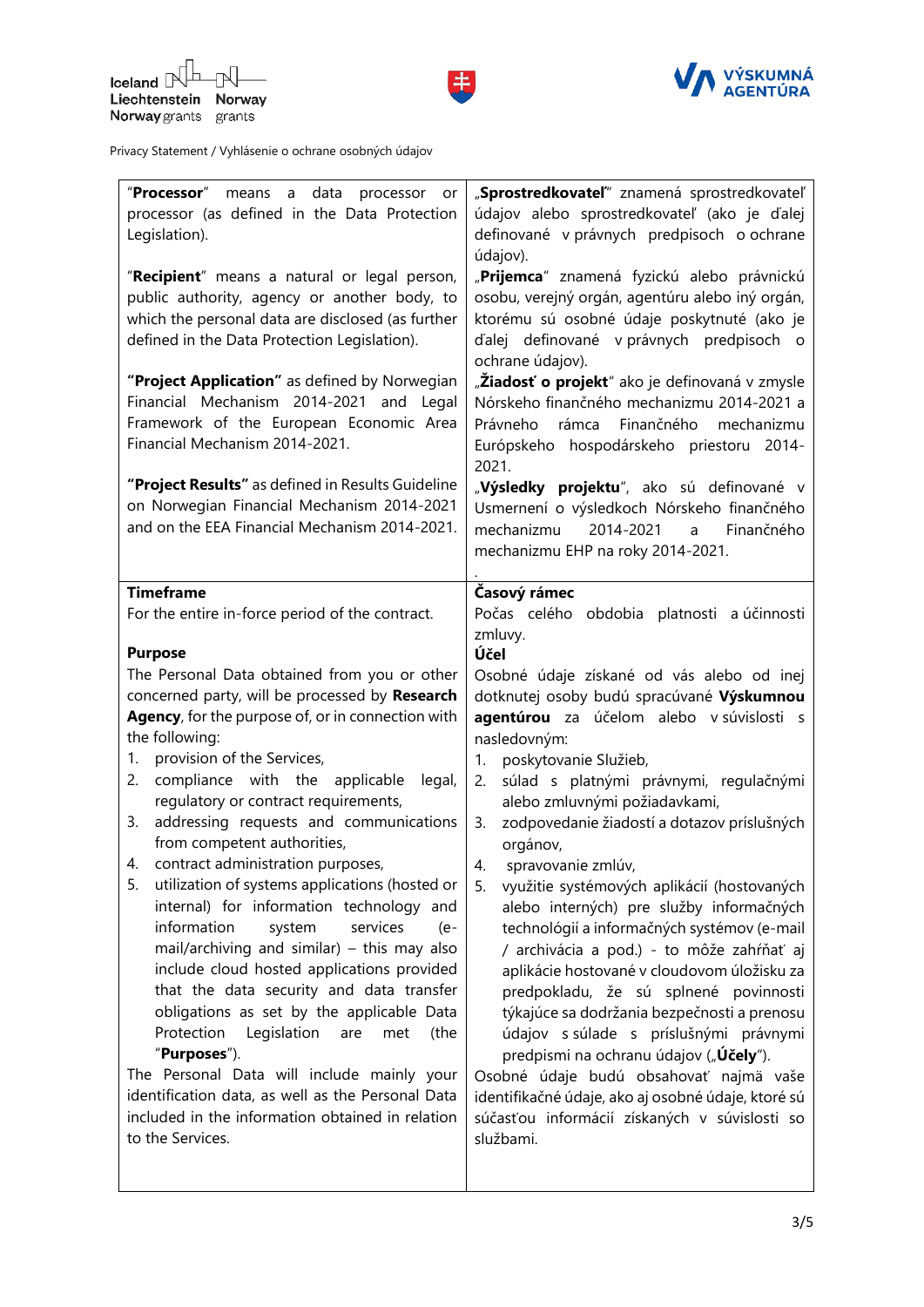



| <b>Controller</b>                                                                    | Prevádzkovateľ                                                          |
|--------------------------------------------------------------------------------------|-------------------------------------------------------------------------|
| The Controller is Research Agency.                                                   | Prevádzkovateľom je Výskumná agentúra.                                  |
| The personal data controller shall establish                                         | Prevádzkovateľ osobných údajov<br>zavedie                               |
| technological, physical, administrative and                                          | technologické, fyzické, administratívne                                 |
| procedural safeguards all in line with the industry                                  | a procedurálne záruky, ktoré sú v súlade s                              |
| accepted standards in order to protect and                                           | prijatými normami odvetvia s cieľom chrániť a                           |
| confidentiality,<br>integrity<br>the<br>ensure<br>or                                 | dôvernosť,<br>integritu<br>alebo<br>zabezpečiť                          |
| accessibility of the Personal Data processed. The                                    | prístupnosť spracúvaných osobných údajov.                               |
| safeguards will prevent the unauthorized use of                                      | Záruky zabránia neoprávnenému použitiu alebo                            |
| or unauthorized access to the Personal Data or                                       | neoprávnenému prístupu k Osobným údajom                                 |
| prevent a personal data breach (security                                             | alebo zabránia porušeniu osobných údajov                                |
| incident) in accordance with Research Agency                                         | (bezpečnostný incident) v súlade s pokynmi                              |
| instructions, policies and<br>applicable Data                                        | Výskumnej agentúry, zásadami a platnými                                 |
| Protection Legislation.                                                              | právnymi predpismi o ochrane osobných údajov.                           |
| The processing of Personal Data is necessary for                                     | Spracovanie osobných údajov je nevyhnutné na                            |
| the provision of Services under the contract.                                        | poskytovanie služieb podľa zmluvy.                                      |
|                                                                                      |                                                                         |
| <b>Recipients of Personal Data</b><br>For the Purposes specified above, the Personal | Príjemcovia osobných údajov<br>Pre účely uvedené vyššie môžu byť Osobné |
| Data may be to the extent necessary for the                                          | údaje v rozsahu potrebnom na poskytovanie                               |
| provision of Services disclosed/transferred to                                       | Služieb poskytnuté / prenesené a spracúvané                             |
| and processed by the following Recipients of                                         | týmito Príjemcami Osobných údajov:                                      |
| Personal Data:                                                                       |                                                                         |
|                                                                                      |                                                                         |
| Financial Mechanism Office, with registered seat                                     | Úrad pre finančný mechanizmus, so sídlom 12-                            |
| at 12-16 Rue Joseph II, 1000 Brussels, Belgium.                                      | 16 Rue Joseph II, 1000 Brusel, Belgicko.                                |
| Ministry of Investments, Regional Development                                        | Ministerstvo investícií, regionálneho rozvoja                           |
| and Informatization of the Slovak Republic with                                      | a informatizácie Slovenskej republiky so sídlom                         |
| its registered seat at Štefánikova 15, 811 05                                        | Štefánikova 15, 811 05 Bratislava, Slovenská                            |
| Bratislava, Slovak Republic.                                                         | republika                                                               |
|                                                                                      |                                                                         |
| If the transfer of Personal Data across country                                      | Ak sa vyžaduje aj prenos osobných údajov cez                            |
| borders (including the territories outside of the                                    | štátne hranice (vrátane území mimo Európskej                            |
| European Union) is also required, then the                                           | únie), prenos sa uskutoční len v prípade, ak sú                         |
| transfer will take place only in the case that the                                   | povinnosti<br>stanovené<br>splnené<br>právnymi                          |
| obligations as stipulated by the Data Protection                                     | predpismi o ochrane osobných údajov pre takéto                          |
| Legislation for such transfers are fulfilled.                                        | prenosy.                                                                |
| Data Protection Officer/Rights of data subject                                       | Zodpovedná osoba / práva dotknutej osoby                                |
| You have the right to request access to your                                         | Máte právo požadovať prístup k vašim Osobným                            |
| Personal Data and rectification or erasure of your                                   | údajom a opravu alebo vymazanie vašich                                  |
| Personal data (where possible), or request a                                         | Osobných údajov (ak je to možné),<br>alebo                              |
| restriction on the processing or to object to the                                    | o obmedzenie spracúvania<br>požiadať<br>alebo                           |
| processing, as well as the right to personal data                                    | namietať proti spracúvaniu, ako aj právo na                             |
| protection. Inter alia, you have the right to:                                       |                                                                         |
|                                                                                      | ochranu osobných údajov. Okrem iného máte<br>právo na:                  |